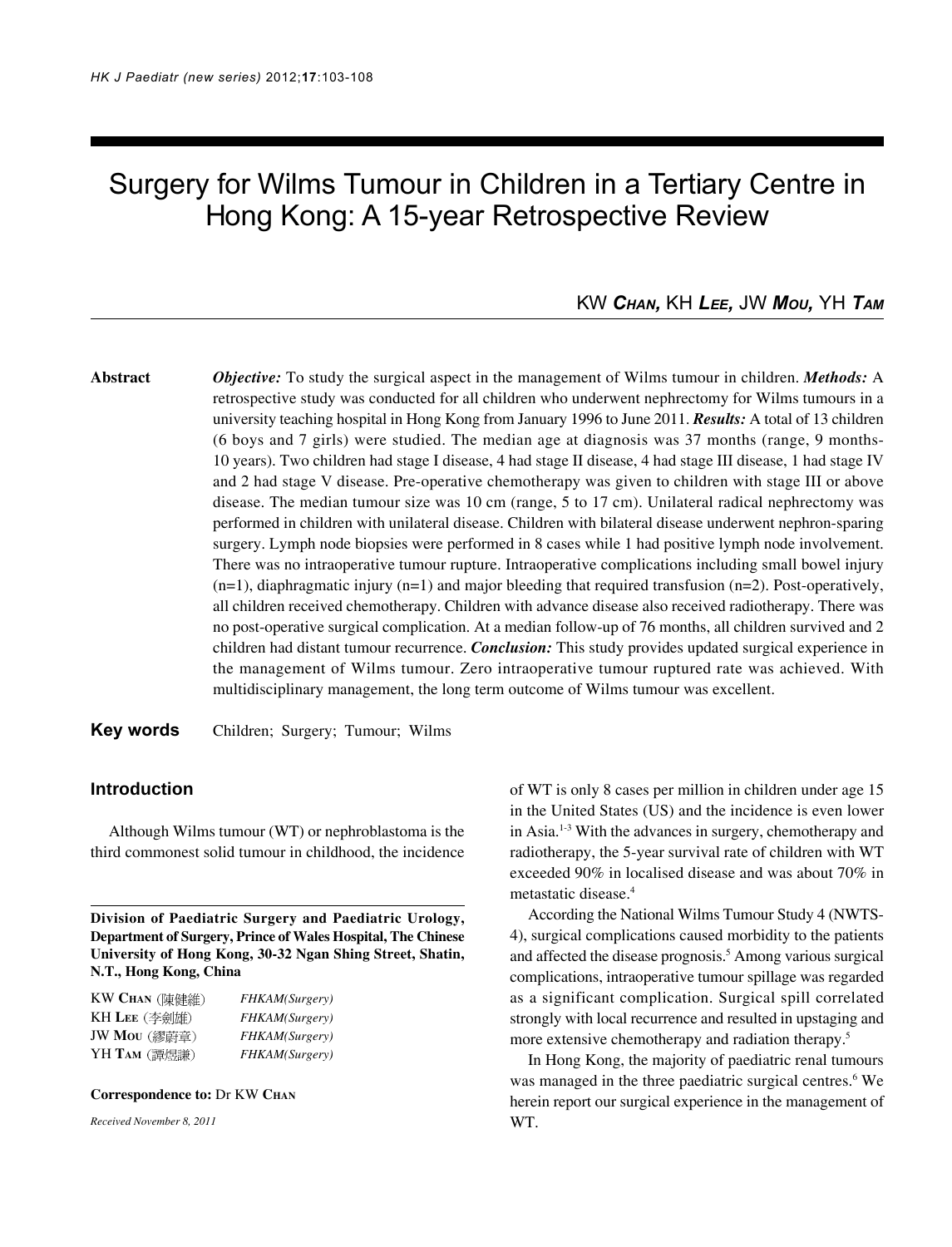#### **Methods**

A retrospective review of all children who underwent nephrectomy for WT in the Prince of Wales Hospital from January 1996 to June 2011 was conducted. Basic epidemiological data including sex of the patient, age at presentation, location of the tumour and staging of the tumour were studied. Surgical aspects on the management including the need for pre-operative biopsy, the approach of surgery and any surgical related complications were studied. The prognosis including the survival rate and any tumour recurrence were also reviewed.

NWTS-staging of WT was used (Table 1). For stage I or II tumour, primary radical nephrectomy was performed. For stage III, IV and V tumour, tumour biopsy was performed and neoadjuvant chemotherapy was given. Following nephrectomy, all children received chemotherapy according to protocol. Since 2003, our centre adopted NWTS-5 protocol. In brief, children with stage I & II disease received vincristine and actinomycin D for 18 weeks. Children with stage III & IV disease received vincristine, actinomycin D and doxorubicin for 24 weeks. Radiotherapy was given to the children with stage III or above disease.

## **Results**

Over the 15-year study period, 13 children underwent nephrectomy for the WT. The sex distribution was similar (male: female, 6:7). The median age at diagnosis was 37 months (range, 9 months-10 years). Five tumours were located on the left side while 6 were located on the right side. Two children had bilateral disease. None of the child had syndromic disease that predisposed to the development of Wilms tumour (Table 2).

Two children had stage I disease; 4 had stage II disease; 4 had stage III disease; 1 had stage IV and 2 had stage V disease. Nine children presented with abdominal mass. Four children had haematuria and 1 child had abdominal pain at presentation. One child had hypertension pre-operatively. The median tumour size was 10 cm (range, 5 to 17 cm).

Pre-operative computer tomography (CT) detected the presence of tumour thrombus in the renal vein (RV) in 2 cases and in both RV and inferior vena cava (IVC) in 2 cases. After pre-operative chemotherapy, only 1 child had residual thrombus at the RV and IVC which required thrombolectomy.

Two children had pre-operative tumour rupture. One of

#### **Table 1** NWTS staging of Wilms tumour

- I Tumour confined to the kidney and completely resected. The renal capsule is intact, and the tumour was not ruptured prior to removal. No renal sinus extension. There is no residual tumour.
- II Extracapsular penetration, but is completely resected. Renal sinus extension or extrarenal vessels may contain tumour thrombus or may be infiltrated by tumour.
- III Residual nonhematogenous tumour confined to the abdomen: lymph node involvement, any tumour spillage, peritoneal implants, tumour beyond surgical margin either grossly or microscopically, or tumour not completely removed. Tumour biopsied before removal.
- IV Haematogenous metastases to lung, liver, bone, brain, etc.
- V Bilateral renal involvement at diagnosis.

the children had the bilateral tumour and underwent ultrasound guided tumour biopsy pre-operatively. The tumour ruptured after biopsy and she received embolisation of the tumour for haemostasis. Regarding the other child with pre-operative tumour rupture, the pre-operative CT suggested the tumour had ruptured. Laparotomy showed moderate amount of blood stained peritoneal fluid with multiple peritoneal tumour deposits. Pathology report confirmed the tumour was ruptured with breakage of the renal cortex.

Upper transverse laparotomy or bilateral subcostal laparotomy was performed in order to achieve adequate exposure (Figure 1). One child underwent laparoscopy at the beginning of the operation but was converted to laparotomy before any attempt in tumour mobilisation. Contralateral kidney was examined in all cases. Lymph node biopsy was performed in 8 cases. Positive lymph node involvement was present in 1 case. Radical nephrectomy was successfully performed in all unilateral tumours. Regarding the 2 children with bilateral disease, one underwent unilateral nephrectomy and nephron sparing surgery for the contralateral kidney. Another child underwent bilateral nephron-sparing surgery. There was no intraoperative tumour rupture or tumour spillage. There were 4 intraoperative complications. One child had small bowel injury during laparotomy. One child had a small diaphragmatic tear during dissection. Two children had major bleeding from the RV and IVC respectively (Table 3).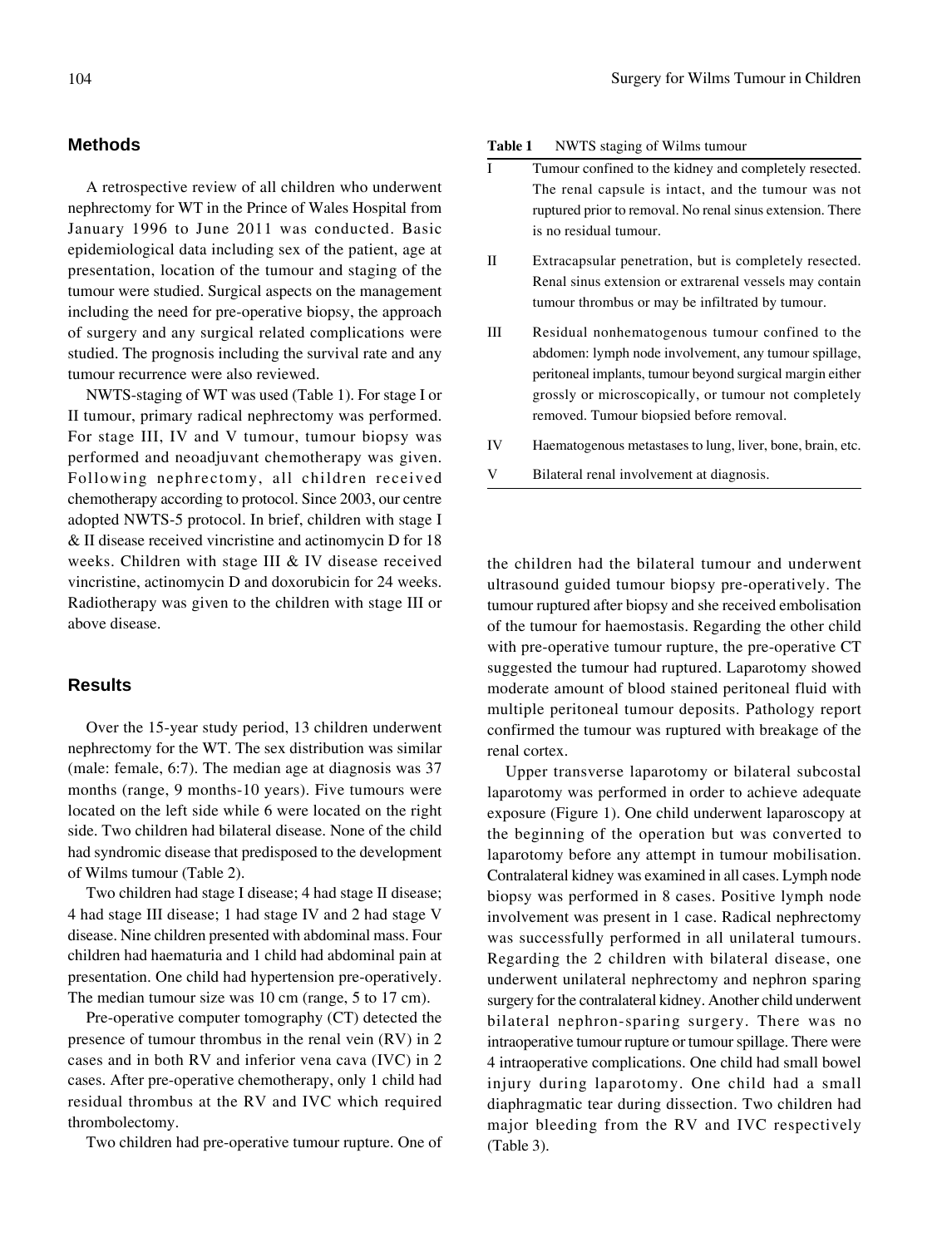| Case           | <b>Sex</b>   | Age      | <b>Symptoms</b>    | <b>Side</b>      | <b>Biopsy</b>  | <b>Thrombus</b> | <b>Stage</b>                | Lymph       | <b>Histology</b> |
|----------------|--------------|----------|--------------------|------------------|----------------|-----------------|-----------------------------|-------------|------------------|
| number         |              | (months) | and signs          |                  |                |                 |                             | node biopsy |                  |
| 1              | M            | 9        | Mass               | Bilateral        | Yes            | N <sub>0</sub>  | V                           | Negative    | Unfavourable     |
| $\overline{2}$ | F            | 38       | Mass, Haematuria   | Right            | Yes            | <b>IVC, RV</b>  | $\mathop{\rm III}\nolimits$ | Not taken   | Favourable       |
| 3              | M            | 54       | Haematuria         | Left             | No             | N <sub>0</sub>  | $\mathbf{I}$                | Not taken   | Favourable       |
| 4              | M            | 42       | Mass               | Right            | N <sub>0</sub> | N <sub>0</sub>  | IV                          | Negative    | Favourable       |
| 5              | F            | 24       | Pain               | <b>Bilateral</b> | Yes            | N <sub>0</sub>  | V                           | Not taken   | Favourable       |
| 6              | F            | 19       | Mass               | Right            | Yes            | <b>RV</b>       | Ш                           | Positive    | Favourable       |
| 7              | F            | 34       | Mass               | Left             | N <sub>0</sub> | N <sub>0</sub>  | $\mathbf{I}$                | Negative    | Favourable       |
| 8              | $\mathbf{F}$ | 12       | Mass               | Right            | No             | N <sub>0</sub>  | $\bf{I}$                    | Negative    | Favourable       |
| 9              | M            | 36       | Mass, Hypertension | Left             | Yes            | <b>RV</b>       | $\rm III$                   | Negative    | Favourable       |
| 10             | F            | 36       | Haematuria         | Right            | Yes            | <b>IVC, RV</b>  | Ш                           | Not taken   | Favourable       |
| 11             | M            | 39       | Haematuria         | Left             | No             | N <sub>0</sub>  | $\mathbf{I}$                | Negative    | Favourable       |
| 12             | F            | 24       | Mass               | Left             | N <sub>0</sub> | N <sub>0</sub>  | $\mathbf{I}$                | Negative    | Favourable       |
| 13             | M            | 120      | Mass               | Right            | N <sub>0</sub> | N <sub>0</sub>  | I                           | Not taken   | Favourable       |

**Table 2** Demographic data and clinical characteristic of children with Wilms tumour

IVC-inferior vena cava, RV-renal vein

| Table 3 | Children with surgical complications or recurrence |
|---------|----------------------------------------------------|
|---------|----------------------------------------------------|

| Case number | <b>Surgical complications</b>                                | Recurrence                  |
|-------------|--------------------------------------------------------------|-----------------------------|
| 6           | Diaphragmatic injury                                         | Mediastinal                 |
| 10          | Small intestine laceration, bleeding from inferior vena cava |                             |
| 11          |                                                              | Lung, liver and right tibia |
| 13          | Bleeding from renal vein                                     |                             |



**Figure 1** Wilm's tumour arising from the upper and middle pole of left kidney.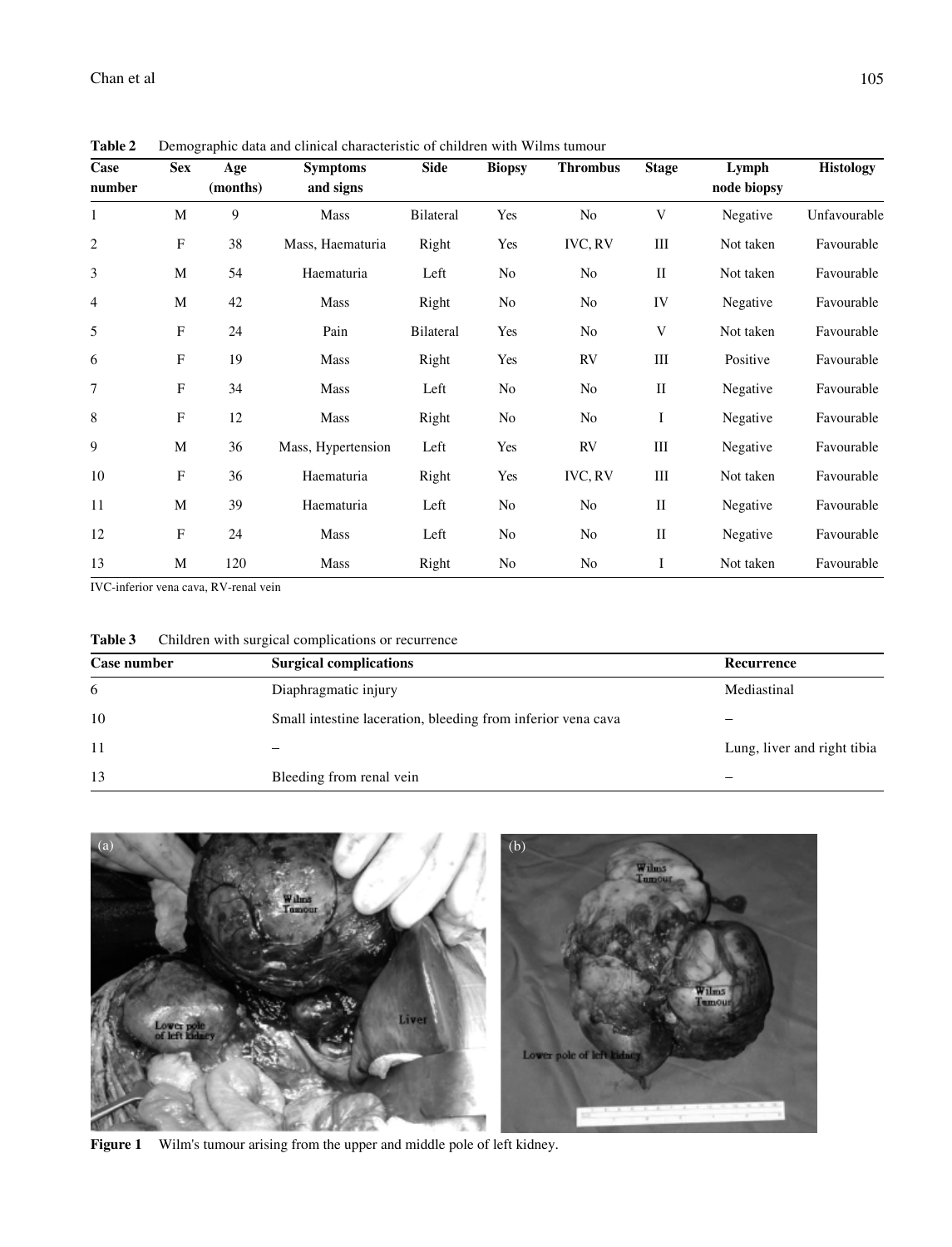The median operative time was 175 minutes (range, 150 to 345 minutes). Six children required transfusion. Seven children were supported in the intensive care unit for 1 to 2 days post-operatively. No post-operative surgical complication such as intestinal obstruction or wound infection was identified. Twelve tumours had favourable histology and 1 tumour had unfavourable histology. At a median follow-up of 76 months (range, 6 months to 15 years), all children survived.

There was no local tumour recurrence. Two children had distant recurrence. One child had mediastinal recurrence and underwent surgical excision of the recurrent tumour. One child had distant metastasis to lung, liver and tibia. They were all in clinical remission after chemotherapy and radiotherapy.

Renal function was preserved in all cases even in children with bilateral disease. One child with stage V disease had mild scoliosis and supraventricular tachycardia.

#### **Discussion**

Surgery is the cornerstone of the management of WT. Although the incidence of surgical complications had decreased, complications did produce short term and long term morbidities.<sup>5</sup> Excision of a large tumour in a small peritoneal cavity had the inherent risk. The aim of the surgery is to achieve complete tumour removal without spillage of tumour content. Management of Wilms tumour differs between Europe and the US. In Europe, according to the Society of Paediatric Oncology (SIOP) protocol, all children with presumptive WT will receive chemotherapy before nephrectomy. In US and Canada, the Children Oncology Group (COG) adopts the NWTS protocol which advice for primary nephrectomy.4 COG recommends neoadjuvant chemotherapy only in cases where the tumour is deemed unresectable at surgical exploration, bilateral, occurring in a solitary kidney or associated with vascular involvement above the hepatic veins. In our centre, we adopt a risk-stratified protocol resembling the NWTS protocol. Upfront nephrectomy was performed whenever it was surgically feasible.<sup>7</sup>

Although COG advocates primary nephrectomy, in stage V disease, it recommends pre-operative tumour biopsy. Preoperative chemotherapy can be tailored according to the histological result.<sup>8</sup> However, tumour biopsy is not without risk.9 In our series, 1 child with grade V disease had tumour ruptured after ultrasound guided tumour biopsy. The child presented with shock 2 days after the biopsy. Haemostasis

was achieved through transarterial embolisation of the tumour feeding vessels. Although transarterial embolisation was rarely performed in the management of childhood tumour, it was reported to be feasible in life-threatening bleeding from Wilms tumour.10 She subsequent underwent unilateral radical nephrectomy and nephron sparing surgery over the contralateral kidney. She remains well post operatively with no recurrence of tumour.

Transverse laparotomy is the preferred mode of skin incision. The frequency of complications was higher after Median laparotomy.<sup>11</sup> In the principle of surgical oncology, adequate surgical exposure is the key-factor for safe and complete tumour removal. There were limited publications on laparoscopic excision of WT. In those studies, all patients had received pre-operative chemotherapy.12,13 The aim of chemotherapy is to shrink the tumour and the formation of a fibrous capsule. The capsule may decrease the risk of tumour rupture. In our series, 1 case started with laparoscopy, but we decided to proceed to laparotomy because we thought it was impossible to perform nephrectomy safely in a small place without tumour spillage.

Radical nephrectomy is the gold standard of surgical treatment in unilateral disease. Partial nephrectomy is only practiced in selected cases because the risk of renal failure after unilateral nephrectomy is low and often the tumour is too large to allow partial nephrectomy.14-16 In bilateral disease, the risk of renal failure approach 15% for children with bilateral disease at 15 year post-operatively.<sup>17</sup> Nephronsparing surgery is the principle of surgery. Bilateral nephronsparing surgery was reported to be feasible in 50% of bilateral cases.18,19 In this series, 1 child with stage V disease still had extensive unilateral tumour after chemotherapy and he underwent unilateral radical nephrectomy. Nephronsparing surgery was safetly performed in the contralateral kidney. Although pathological reports showed the tumour extended to the margin in some of the specimens, there was no tumour recurrence and renal failure so far.

Knowing the rarity of the incidence of Wilm's tumour in Hong Kong, according to international experience, the presence of surgical expertise was an important factor to minimise the surgical complications.<sup>11,20</sup> Except the first case in this series, each operation were performed by at least 2 specialists experienced in tumour resection. Throughout the 15-year study period, there was no change in the surgical technique, approach and equipments. We did not have a single case of intraoperative tumour spillage. Availability of expertise was probably one of the reasons of zero tumour rupture rate.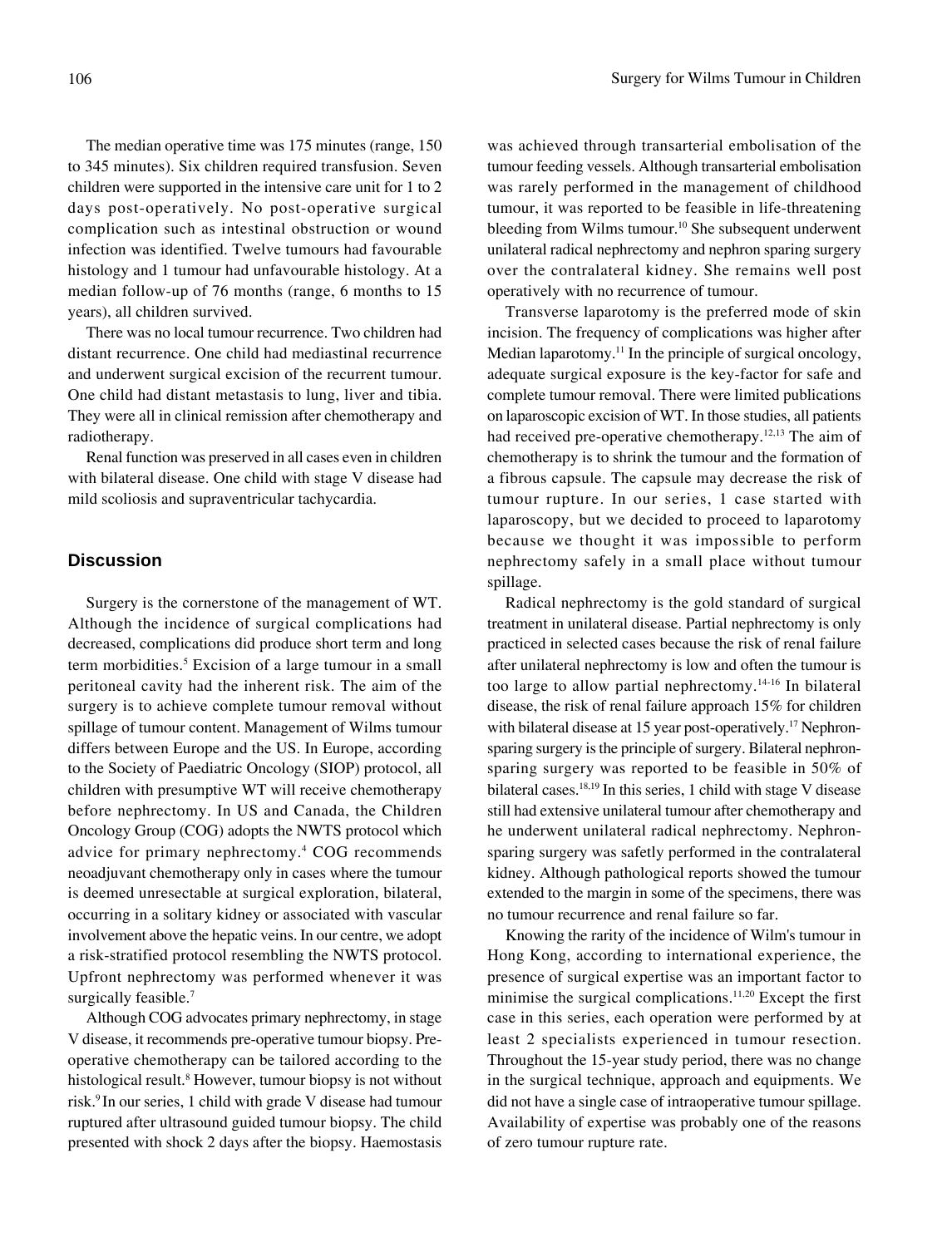Although we did not have a single case of tumour spillage, we did encounter other surgical complications. One child had laceration of small intestine during laparotomy. Careful dissection was needed because the intestine was displaced by the huge tumour. The laceration was repaired and there was no leakage or stricture postoperatively. One child had massive bleeding from the renal vein. The tumour was located at the right side. Right sided tumour had a known increased risk in vascular dissection because of the close proximity of IVC and renal vein, and the distorted anatomy by the huge tumour. Another child had bleeding from IVC during thrombolectomy.

One child had diaphragmatic injury. She had multiple peritoneal seedling and the tumour was adherent tightly to the dome of the diaphragm and surrounding tissues. A small piece of diaphragm was resected en-bloc with the tumour. Resection of a small piece of diaphragm was an acceptable and a well-known complication in surgical resection of the WT.<sup>5,20</sup>

Intestinal obstruction (IO) was reported to be the commonest surgical complication after surgery for WT.21 Although in this small series we did not encounter a single case of intestinal obstruction, education to the parent and the patient about this potential risk is mandatory because IO can be presented years after the initial operation.

NWTS-4 showed that local tumour recurrence rate was higher if lymph node biopsy was not performed for children with stage I disease.<sup>5</sup> The recurrence rate was not statistically different in stage II/III disease. In our series, lymph node biopsy was routinely performed if any perihilar or para-aortic lymph node was palpable. Regarding the 2 cases with tumour recurrence, in 1 child who had multiple peritoneal deposits, the lymph node biopsy showed tumour involvement. In another child with stage II disease, 2 enlarged and firm para-aortic lymph nodes were identified during operation and were sampled. However, pathology reports only showed benign lymph nodes. Regarding the cases that lymph node biopsy was not performed, only one had stage I disease. In this case, we did intend to perform lymph node biopsy. However, no lymph node was palpable. Since he has the shortest follow-up duration in this series, continuous surveillance is needed to look for the possibility of local recurrence.

Besides surgical morbidities, chemotherapy and radiotherapy may lead to a number of late complications.<sup>22</sup> Knowing the improved survival of Wilms tumour, the direction of treatment were to decrease the intensity of chemotherapy and to identify the high risk patient.<sup>4</sup> In one of the early cases in this series, a child with stage III disease received 54 weeks of chemotherapy. Since 2003, we adopted the NWTS-5 protocol and children with stage III disease received 24 weeks of chemotherapy only. Recent study suggested that loss of heterozygosity on chromosome 1p and 16q was associated with increased risk of recurrence and mortality in children with favourable histology WT.23 A more intense chemotherapy protocol was adopted if these abnormalities were identified.23 In our centre, cytogenetic assessment was not performed. In future, it may become the integral part of the treatment protocol. Cardiotoxicity, scoliosis and secondary malignancy are well known complications from anti-WT treatment. A close follow-up is required to identify these potential complications as the children grow up.

## **Conclusion**

This study provides updated surgical experience in the management of WT. In the presence of surgical expertise and risk stratified management, zero intraoperative tumour ruptured rate can be achieved. With multidisciplinary treatment, the long term outcome of WT was excellent and all children survived.

#### **References**

- 1. Breslow N, Olshan A, Beckwith JB, Green DM. Epidemiology of Wilms' tumour. Med Pediatr Oncol 1993;21:172-81.
- 2. Ducore JM, Parikh-Patel A, Gold EB. Cancer occurrence in Southeast Asian children in California. Pediatr Hematol Oncol 2004;26:613-8.
- 3. Bernstein L, Linet M, Smith MA, et al. Renal tumors; in Ries LAG, Smith MA, Gurney JG (eds): Cancer Incidence and Survival among Children and Adolescents: United States SEER Program 1975-1995. National Cancer Institute, SEER Program, Bethesda, NIH Publ No 99-4649, 1999, pp79-90.
- 4. Metzger ML, Dome JS. Current therapy for Wilms' tumour. Oncologist 2005;10:815-26.
- 5. Shamberger RC, Guthrie KA, Ritchey ML, et al. Surgery-related factors and local recurrence of Wilms tumour in National Wilms Tumor Study 4. Ann Surg 1999;229:292-7.
- 6. Hong Kong Paediatric Haematology & Oncology Study group 2010 Annual Workshop. Page 2.
- 7. Neville HL, Ritchey ML. Wilms' tumor. Overview of National Wilms' Tumour Study Group results. Urol Clin North Am 2000; 27:435-42.
- 8. Sonn G, Shortliffe LM. Management of Wilms tumour: current standard of care. Nat Clin Pract Urol 2008;5:551-60.
- 9. Chung PH, Wong KK, Lan LC, Tam PK. Abdominal compartment syndrome after open biopsy in a child with bilateral Wilms' tumour. Hong Kong Med J 2009;15:136-8.